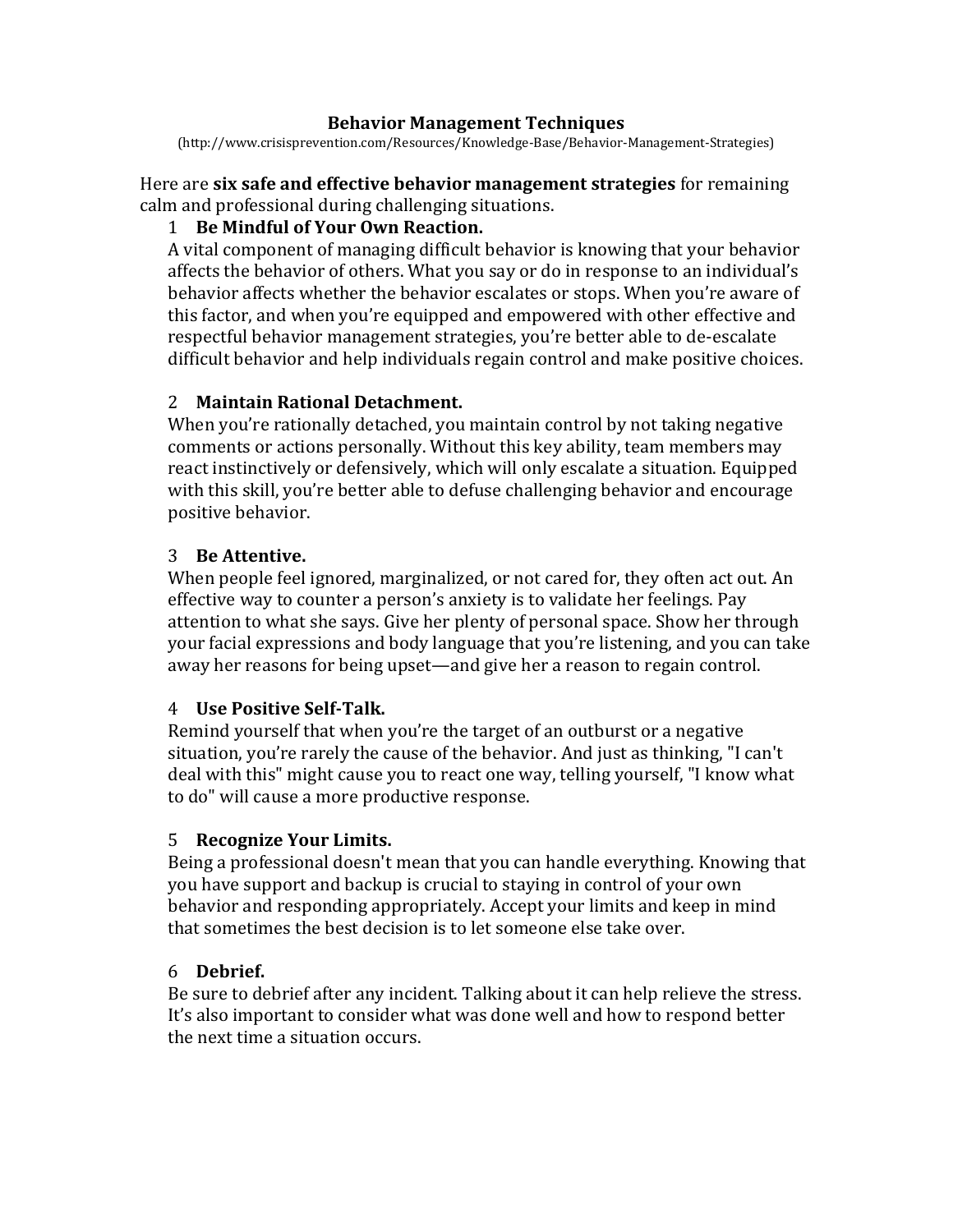#### **Restraints Have Risks -- Make the Right Choice**

From childhood on, one of the most important impulses is to maintain independence through movement.

As people age, their ability to move is compromised by the natural processes of aging. For people who reside in nursing homes, it was thought for many years that using "restraints"- devices that prevent people from moving around — would ensure safety from falls and other dangers.

Today, restraints are used much less frequently because studies have shown they can be dangerous. Nursing homes and health care agencies are working hard to reduce the use of restraints. Inside is information we would like you to consider.

## **What Is a Physical Restraint?**

A physical restraint is anything near or on the body which restricts movement. Some examples of physical restraints are:

• Lap buddies, belts, "geri" chairs, vests, or trays, which keep the body immobile in a wheelchair,

• Bed rails or belts, which keep people confined to their beds, and

• Door alarms, which prevent people from walking beyond a set point

# **What Are Chemical Restraints?**

A chemical restraint is a medication given to control behavior such as striking out or yelling. Chemical restraints include sedatives and antipsychotic drugs. These have many appropriate uses as prescribed by a physician to treat specific conditions caused by mental illness. Using these drugs for problems like pacing, wandering, restlessness, or uncooperative behavior is often inappropriate.

# **Restraints May Be Used to:**

- Prevent falls
- Reduce wandering
- Minimize behavior problems
- Respond to medical necessity

The restraints question is not an "all or nothing" issue. Some devices can be used appropriately to enable the individual to maintain certain functions. For example, a lap buddy can be used as a tray for reading or other activities. When restraints must be used, the least restrictive device that promotes the highest level of functioning for the individual should be chosen.

### **Dangers Associated with Restraints**

**Possible physical effects of the inability to move freely include:** 

• Decreased bone/muscle strength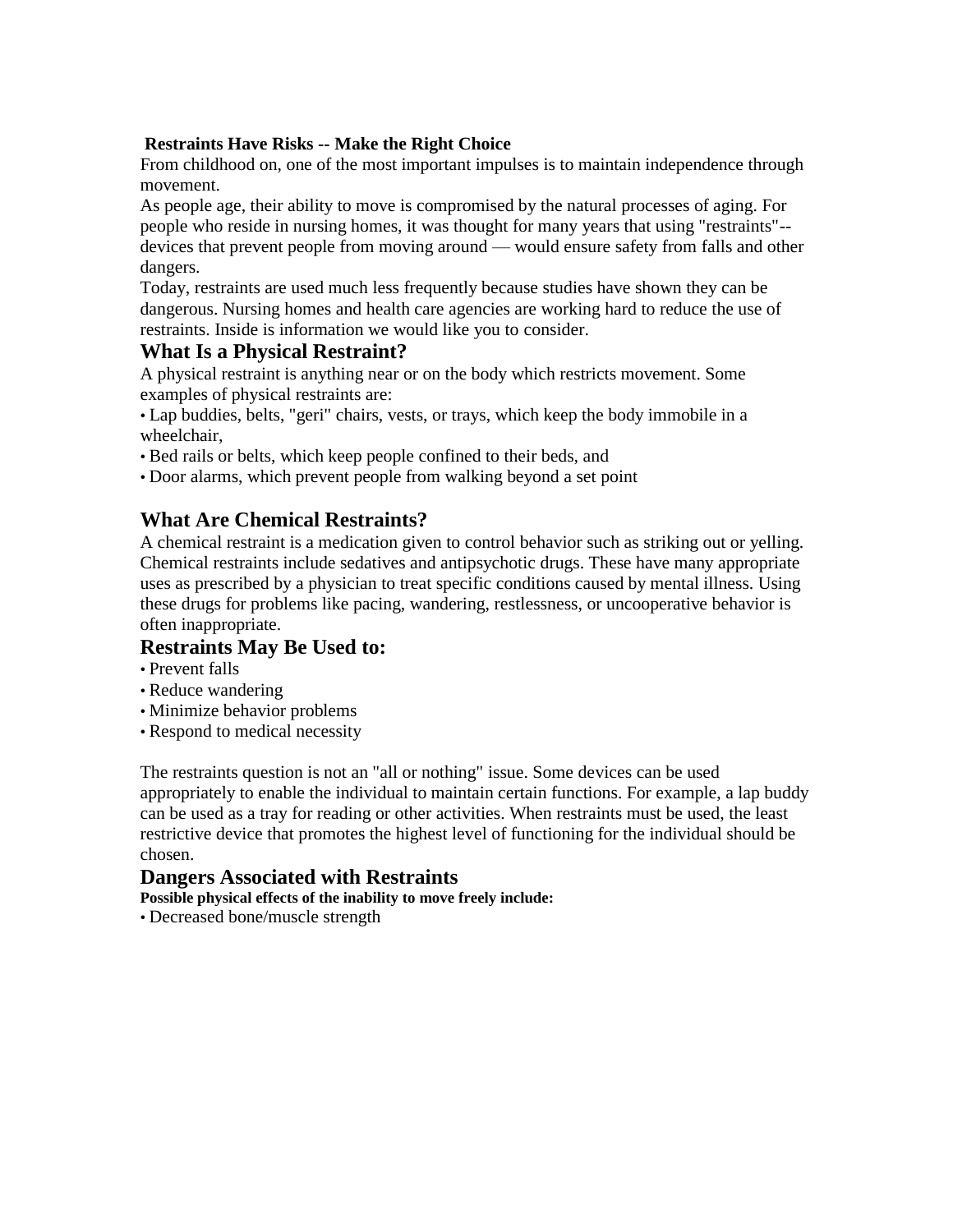- Decreased appetite and malnutrition
- Dehydration
- Pneumonia
- Urinary tract infections
- Constipation
- Incontinence
- Pressure sores and/or bruising
- Death by asphyxiation

#### **Possible mental or emotional effects of using restraints include:**

- Agitation
- Depression/withdrawal
- Loss of dignity
- Sleeping problems
- Humiliation

#### **Bed Rails Can Be a Risk**

• Bed rails can increase the risk of injury to the elderly. People must be appropriately assessed to ensure correct use of bed rails.

• Bed rails do not prevent all falls. People sometimes climb over their rails, often to get to the toilet. When people climb over their bed rails and fall, the height of the fall is greater and, therefore, so is the risk of injury.

• Elderly people with decreased strength can become trapped between their bed rail and their mattress.

• Before using bed rails, consider alternatives such as lowered beds, futons, or waterbeds.

#### **If You or a Relative Live in a Nursing Home...**

• Know that restraints may only be used to treat specific medical symptoms

• Participate in care planning and ask how the restraint, if being considered, will help the resident function.

• Be involved when decisions are made regarding the use of restraints.

• When deciding whether restraint use is appropriate, consider the alternatives first and ask questions of health care providers and nursing home staff.

#### **Here are some options for you and the nursing home to consider prior to using restraints:**

- Try non-restraining positioning devices
- Increase social opportunities
- Provide physical and massage therapy
- Conduct medication review
- Lower beds
- Encourage family/volunteer involvement
- Provide entertaining activities
- Continuously assess individual needs